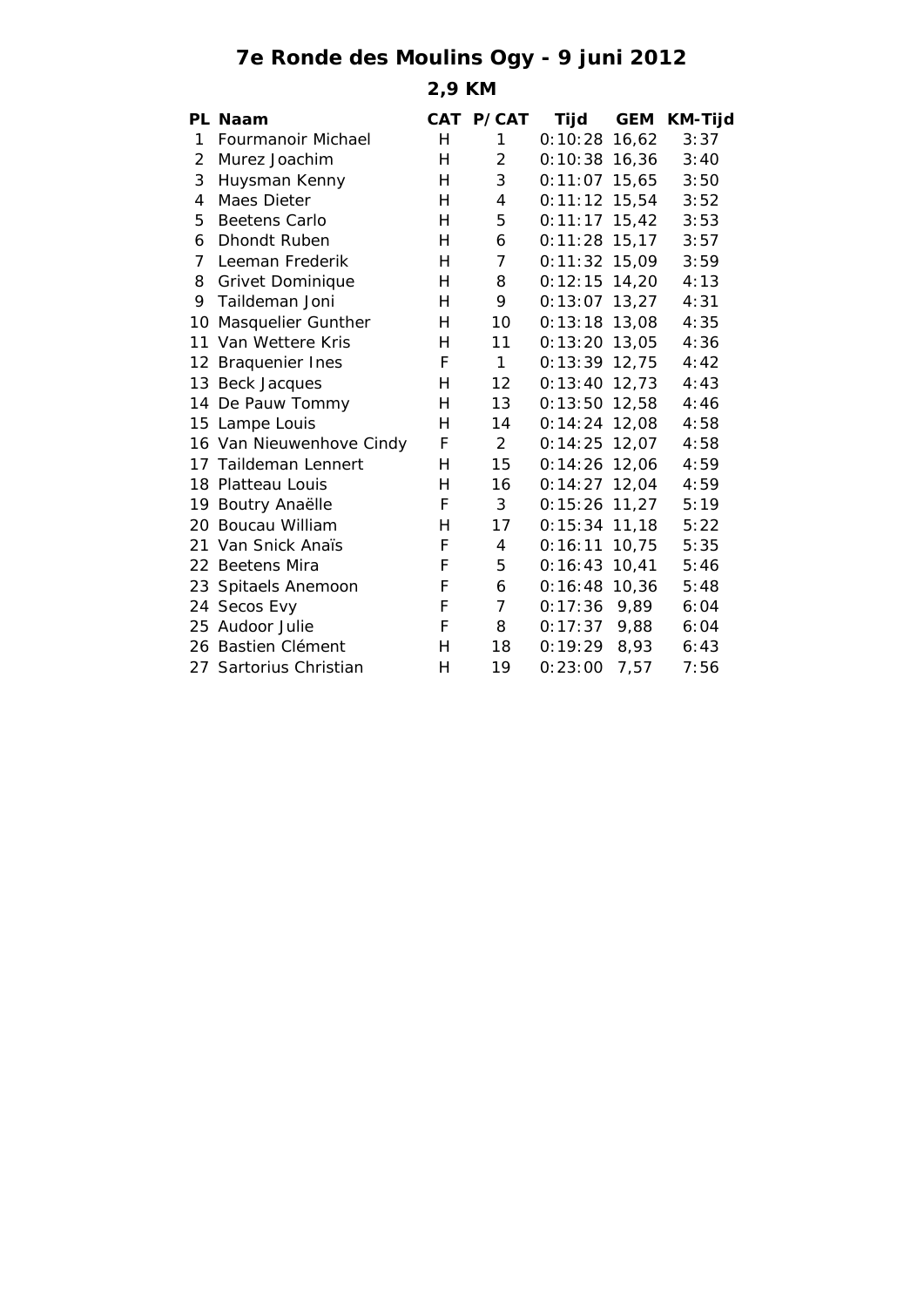## **Challenge ACRHO 2012 7e Ronde des Moulins Ogy - 9 juni 2012**

**11,6 KM**

|                 | PL Naam                    | Club                  |                | CAT P/CAT           | Tijd            | <b>GEM</b> | <b>KM-Tijd</b> |
|-----------------|----------------------------|-----------------------|----------------|---------------------|-----------------|------------|----------------|
| $\mathbf{1}$    | De Blander Guy             | ADDM OGY              | V <sub>1</sub> | 1                   | 0:39:34 17,59   |            | 3:25           |
| 2               | Dupont Valérian            | ADDM OGY              | <b>SE</b>      | 1                   | $0:39:54$ 17,44 |            | 3:26           |
| 3               | Duquenne Samuel            | <b>JCSA</b>           | <b>SE</b>      | 2                   | $0:40:33$ 17,16 |            | 3:30           |
| 4               | Cailleau Benjamin          | <b>TORTUES MESLIN</b> | <b>SE</b>      | 3                   | $0:41:47$ 16,66 |            | 3:36           |
| 5               | Meunier Gerard             | <b>DS RUNNING</b>     | V <sub>2</sub> | 1                   | $0:41:56$ 16,60 |            | 3:37           |
| 6               | Huvenne Michael            | POPUELLES DREAM TEAM  | <b>SE</b>      | 4                   | $0:42:57$ 16,20 |            | 3:42           |
| 7               | Rasschaert Eddy            | POPUELLES DREAM TEAM  | V <sub>1</sub> | 2                   | $0:44:01$ 15,81 |            | 3:48           |
| 8               | <b>Bilterijst Nico</b>     |                       | V <sub>1</sub> | 3                   | $0:44:07$ 15,78 |            | 3:48           |
| 9               | <b>Billet Gregory</b>      | POPUELLES DREAM TEAM  | <b>SE</b>      | 5                   | $0:44:15$ 15,73 |            | 3:49           |
| 10              | Gilmet Julien              | <b>JC BECLERS</b>     | <b>SE</b>      | 6                   | $0:44:16$ 15,72 |            | 3:49           |
| 11              | Vangrootenbruel Ludovic    | POPUELLES DREAM TEAM  | <b>SE</b>      | $\overline{7}$      | $0:44:17$ 15,72 |            | 3:49           |
| 12 <sup>2</sup> | Murez Eddy                 | <b>TMD</b>            | V <sub>1</sub> | 4                   | $0:44:53$ 15,51 |            | 3:52           |
|                 | 13 Wauquiez Xavier         | <b>BAC</b>            | <b>SE</b>      | 8                   | $0:45:08$ 15,42 |            | 3:53           |
| 14              | Schamelhout Lode           | <b>KTDC</b>           | V <sub>1</sub> | 5                   | $0:45:20$ 15,35 |            | 3:54           |
|                 | 15 Hazette Henri           | ADDM OGY              | <b>SE</b>      | 9                   | $0:45:24$ 15,33 |            | 3:55           |
|                 | 16 Obsomer Andre           | <b>VELAINES</b>       | V <sub>2</sub> | 2                   | $0:45:44$ 15,22 |            | 3:57           |
| 17              | Manche David               | TEMPLEUVE             | <b>SE</b>      | 10                  | $0:45:49$ 15,19 |            | 3:57           |
|                 | 18 Leclercq Eddy           | <b>KAIN B</b>         | V <sub>2</sub> | 3                   | $0:46:01$ 15,12 |            | 3:58           |
|                 | 19 Dieryck Pascal          |                       | V <sub>1</sub> | 6                   | $0:46:03$ 15,11 |            | 3:58           |
| 20              | Mas Bruno                  | <b>PIPAIX</b>         | V <sub>1</sub> | $\overline{7}$      | $0:46:10$ 15,08 |            | 3:59           |
| 21              | Hans Bastien               | <b>ACLE</b>           | EH             | $\mathbf{1}$        | $0:46:11$ 15,07 |            | 3:59           |
|                 |                            | RACING GENT           |                |                     | $0:46:13$ 15,06 |            |                |
|                 | 22 Bultynck Philippe       |                       | V <sub>1</sub> | 8<br>$\overline{4}$ |                 |            | 3:59           |
|                 | 23 Soldai Patrick          | <b>BAC</b>            | V <sub>2</sub> |                     | $0:46:18$ 15,03 |            | 3:59           |
|                 | 24 Huvenne Kevin           |                       | <b>SE</b>      | 11                  | $0:46:28$ 14,98 |            | 4:00           |
|                 | 25 Landrieu Nicolas        | <b>RHO</b>            | <b>SE</b>      | 12                  | $0:46:40$ 14,91 |            | 4:01           |
|                 | 26 Degavre Jean-Claude     | <b>COACH RUNNING</b>  | V <sub>3</sub> | $\mathbf{1}$        | $0:46:43$ 14,90 |            | 4:02           |
| 27              | Masselis Rudy              | <b>COACH RUNNING</b>  | <b>SE</b>      | 13                  | $0:47:07$ 14,77 |            | 4:04           |
| 28              | <b>Dutrieux Fernand</b>    |                       | V <sub>1</sub> | 9                   | $0:47:13$ 14,74 |            | 4:04           |
|                 | 29 Putman Claude           | <b>JCSA</b>           | V <sub>1</sub> | 10                  | $0:47:28$ 14,66 |            | 4:06           |
|                 | 30 Velghe Jean             | VELAINES              | V <sub>1</sub> | 11                  | $0:47:29$ 14,66 |            | 4:06           |
|                 | 31 Vandenbroucke Gino      | JC LUINGNE            | V <sub>1</sub> | 12                  | $0:47:30$ 14,65 |            | 4:06           |
|                 | 32 Depraetere Eric         | <b>HERINNES</b>       | V <sub>1</sub> | 13                  | $0:47:34$ 14,63 |            | 4:06           |
|                 | 33 Renard Albert           | <b>PIPAIX</b>         | <b>SE</b>      | 14                  | $0:47:41$ 14,60 |            | 4:07           |
| 34              | Ducobu Patrick             |                       | <b>SE</b>      | 15                  | $0:48:02$ 14,49 |            | 4:08           |
|                 | 35 Deglasse Yvon           |                       | V <sub>2</sub> | 5                   | $0:48:09$ 14,45 |            | 4:09           |
|                 | 36 Noullez Jean Francois   | POPUELLES DREAM TEAM  | <b>SE</b>      | 16                  | $0:48:21$ 14,40 |            | 4:10           |
|                 | 37 Carion Gauthier         | ADDM OGY              | SE             | 17                  | $0:48:24$ 14,38 |            | 4:10           |
|                 | 38 Heremans Patrick        | TRI GT                | V <sub>1</sub> | 14                  | $0:48:26$ 14,37 |            | 4:11           |
| 39              | Timmerman Sébastien        |                       | <b>SE</b>      | 18                  | $0:48:29$ 14,36 |            | 4:11           |
| 40              | <b>Fraselle Pascal</b>     | JC LUINGNE            | <b>SE</b>      | 19                  | $0:48:39$ 14,31 |            | 4:12           |
| 41              | Daspremont Thomas          | ET CHIEVRES           | EH             | 2                   | $0:48:43$ 14,29 |            | 4:12           |
|                 | 42 Pozza Pierre            | ADDM OGY              | V <sub>1</sub> | 15                  | $0:48:49$ 14,26 |            | 4:13           |
| 43              | <b>Scohiez Bernard</b>     | <b>PIPAIX</b>         | V <sub>1</sub> | 16                  | $0:48:54$ 14,23 |            | 4:13           |
| 44              | Delplace Pierre            |                       | V <sub>2</sub> | 6                   | $0:48:58$ 14,21 |            | 4:13           |
| 45              | De Laere Annick            | VACBL                 | A <sub>1</sub> | 1                   | $0:49:04$ 14,18 |            | 4:14           |
|                 | 46 Cousse Benoit           | <b>VELAINES</b>       | EH             | 3                   | $0:49:05$ 14,18 |            | 4:14           |
| 47              | Baudry Jérèmy              | KAIN B                | EH             | 4                   | $0:49:06$ 14,18 |            | 4:14           |
|                 | 48 Rogge Peter             | <b>JC BRAKEL</b>      | V <sub>1</sub> | 17                  | $0:49:27$ 14,07 |            | 4:16           |
|                 | 49 Van Neste Michel        |                       | <b>SE</b>      | 20                  | $0:49:35$ 14,04 |            | 4:16           |
|                 | 50 Van Den Haute Herman    | ADDM OGY              | V <sub>3</sub> | $\overline{2}$      | $0:49:38$ 14,02 |            | 4:17           |
|                 | 51 Gref Fabrice            |                       | <b>SE</b>      | 21                  | $0:49:42$ 14,00 |            | 4:17           |
|                 | 52 Bastien Nicolas         | TRI GT                | <b>SE</b>      | 22                  | $0:49:49$ 13,97 |            | 4:18           |
|                 | 53 Yumusak Hasan           | <b>RSCM</b>           | <b>SE</b>      | 23                  | $0:49:50$ 13,97 |            | 4:18           |
| 54              | Caillau Roland             | AC BELOEIL            | V <sub>2</sub> | $\overline{7}$      | $0:49:58$ 13,93 |            | 4:18           |
| 55              | Duhem Gerard               | <b>BAC</b>            | V <sub>1</sub> | 18                  | $0:50:05$ 13,90 |            | 4:19           |
|                 | 56 Bouvry Jean Michel      | <b>VELAINES</b>       | V1             | 19                  | $0:50:10$ 13,87 |            | 4:19           |
|                 | 57 Vandriessche Jean-Marie | <b>BAC</b>            | V <sub>3</sub> | 3                   | $0:50:13$ 13,86 |            | 4:20           |
|                 | 58 Depluverez Paul         | <b>JC BRAKEL</b>      | V <sub>2</sub> | 8                   | $0:50:15$ 13,85 |            | 4:20           |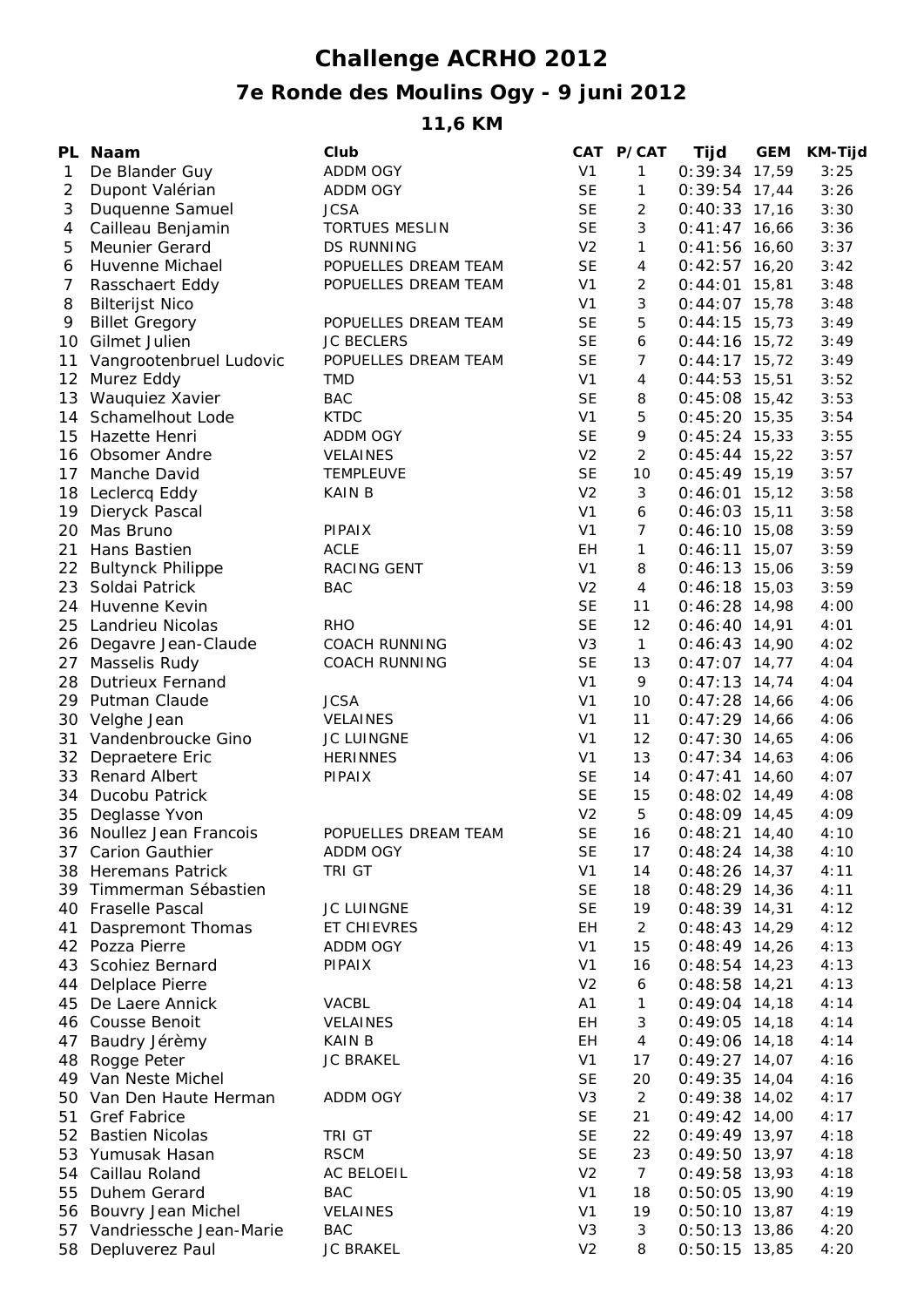| PL | Naam                       | Club                     |                | CAT P/CAT      | Tijd            | <b>GEM</b> | <b>KM-Tijd</b> |
|----|----------------------------|--------------------------|----------------|----------------|-----------------|------------|----------------|
| 59 | Cornu Gaetan               | <b>KAIN B</b>            | V <sub>1</sub> | 20             | $0:50:18$ 13,84 |            | 4:20           |
| 60 | <b>Clinquart Gilles</b>    |                          | <b>SE</b>      | 24             | $0:50:20$ 13,83 |            | 4:20           |
| 61 | <b>Dutillieut François</b> |                          | <b>SE</b>      | 25             | $0:50:27$ 13,80 |            | 4:21           |
| 62 | Desobry Johan              | <b>LIMACE</b>            | V <sub>2</sub> | 9              | $0:50:29$ 13,79 |            | 4:21           |
| 63 | Rigole Bart                | <b>DEGROOF RUNNERS</b>   | <b>SE</b>      | 26             | 0:50:31         | 13,78      | 4:21           |
| 64 | <b>Wiseur Alexis</b>       | <b>LIMACE</b>            | EН             | 5              | $0:50:33$ 13,77 |            | 4:21           |
| 65 | Dervaux Philippe           | TDT                      | V <sub>1</sub> | 21             | $0:50:34$ 13,76 |            | 4:22           |
| 66 | Beaucarne Nicola           | <b>UST</b>               | EH             | 6              | $0:50:40$ 13,74 |            | 4:22           |
| 67 | Ketelair Livin             | <b>ASSA</b>              | V <sub>3</sub> | 4              | $0:50:47$ 13,71 |            | 4:23           |
| 68 | Gaillet Christophe         | <b>TEMPLEUVE</b>         | <b>SE</b>      | 27             | $0:50:49$ 13,70 |            | 4:23           |
|    | 69 Lampe Pascal            |                          | V <sub>1</sub> | 22             | $0:50:50$ 13,69 |            | 4:23           |
|    | 70 Vanhoorelbeke Renzo     |                          | <b>SE</b>      | 28             | $0:50:52$ 13,68 |            | 4:23           |
| 71 | Destrebecq Bernard         | <b>LIMACE</b>            | V <sub>1</sub> | 23             | $0:50:53$ 13,68 |            | 4:23           |
|    | 72 Fevrier David           | <b>ECLATES PERUWELZ</b>  | <b>SE</b>      | 29             | $0:50:54$ 13,67 |            | 4:23           |
| 73 | Duquenne Michel            | <b>JCSA</b>              | V <sub>2</sub> | 10             | $0:50:58$ 13,66 |            | 4:24           |
|    | 74 Dufrane Pierre          | <b>JC BAUDOUR</b>        | V <sub>1</sub> | 24             | $0:51:02$ 13,64 |            | 4:24           |
| 75 | <b>Murez Anthony</b>       | <b>TMD</b>               | EH             | $\overline{7}$ | $0:51:10$ 13,60 |            | 4:25           |
|    | 76 Nortier Nicolas         | VELAINES                 | V <sub>1</sub> | 25             | $0:51:15$ 13,58 |            | 4:25           |
| 77 | Delanghe Didier            | ROAD RUNNING TOURNAI     | V <sub>1</sub> | 26             | $0:51:17$ 13,57 |            | 4:25           |
|    | 78 Van Damme Marnik        |                          | <b>SE</b>      | 30             | $0:51:24$ 13,54 |            | 4:26           |
|    | 79 Dhondt Sébastien        |                          | <b>SE</b>      | 31             | $0:51:28$ 13,52 |            | 4:26           |
| 80 | <b>Boutry Vincent</b>      | <b>ADDM OGY</b>          | <b>SE</b>      | 32             | $0:51:30$ 13,51 |            | 4:26           |
| 81 | Neve Pascal                | <b>ADDM OGY</b>          | V <sub>1</sub> | 27             | $0:51:31$ 13,51 |            | 4:26           |
|    | 82 Massin Pierre           |                          | <b>SE</b>      | 33             | $0:51:35$ 13,49 |            | 4:27           |
|    | 83 Vinchent Miguel         | <b>VELAINES</b>          | <b>SE</b>      | 34             | $0:51:46$ 13,44 |            | 4:28           |
|    | 84 Willocq Jean Luc        | <b>ATHRUNNERS</b>        | V <sub>1</sub> | 28             | $0:51:48$ 13,44 |            | 4:28           |
|    | 85 Vanhaebost Georges      | <b>FLOC</b>              | V <sub>2</sub> | 11             | $0:51:49$ 13,43 |            | 4:28           |
|    | 86 Felix Romuald           | ST SAUVEUR               | V <sub>1</sub> | 29             | $0:51:50$ 13,43 |            | 4:28           |
|    | 87 Vanimpel Bruno          | ADDM OGY                 | <b>SE</b>      | 35             | $0:51:55$ 13,41 |            | 4:29           |
| 88 | Dutrieux Michael           | SUKCESTFOU               | <b>SE</b>      | 36             | $0:51:57$ 13,40 |            | 4:29           |
|    | 89 Gilquain Patrick        | <b>BERLIERE</b>          | V <sub>1</sub> | 30             | 0:52:01         | 13,38      | 4:29           |
|    | 90 Bonnier Vincent         |                          | <b>SE</b>      | 37             | $0:52:02$ 13,38 |            | 4:29           |
| 91 | <b>Bruniaux Pascal</b>     |                          | <b>SE</b>      | 38             | $0:52:03$ 13,37 |            | 4:29           |
| 92 | Sinty Stéphane             |                          | <b>SE</b>      | 39             | $0:52:04$ 13,37 |            | 4:29           |
| 93 | Jurquin Christian          | <b>VELAINES</b>          | V <sub>1</sub> | 31             | $0:52:06$ 13,36 |            | 4:29           |
| 94 | Reybroeck Manu             | ECLATES PERUWELZ         | <b>SE</b>      | 40             | $0:52:08$ 13,35 |            | 4:30           |
| 95 | Rapaille Christian         | <b>TRIATH</b>            | V <sub>2</sub> | 12             | $0:52:09$ 13,35 |            | 4:30           |
|    | 96 Dupret Didier           | <b>BAC</b>               | V <sub>1</sub> | 32             | $0:52:23$ 13,29 |            | 4:31           |
| 97 | Saen Dominique             | <b>BAC</b>               | V <sub>2</sub> | 13             | $0:52:25$ 13,28 |            | 4:31           |
| 98 | <b>Bultreys Michel</b>     |                          | V <sub>1</sub> | 33             | $0:52:26$ 13,27 |            | 4:31           |
|    | 99 Fontaine Marc-Alexandre |                          | <b>SE</b>      | 41             | $0:52:27$ 13,27 |            | 4:31           |
|    | 100 Desplanque Emmanuel    | <b>MADRES</b>            | <b>SE</b>      | 42             | $0:52:28$ 13,27 |            | 4:31           |
|    | 101 Van Den Brulle Roland  | <b>TORTUES MESLIN</b>    | V <sub>3</sub> | 5              | $0:52:39$ 13,22 |            | 4:32           |
|    | 102 Soris Frederic         | POPUELLES DREAM TEAM     | <b>SE</b>      | 43             | $0:52:42$ 13,21 |            | 4:33           |
|    | 103 De Schryver André      | <b>ACG</b>               | V <sub>2</sub> | 14             | $0:52:43$ 13,20 |            | 4:33           |
|    | 104 Devroede Norbert       | POPUELLES DREAM TEAM     | V <sub>2</sub> | 15             | $0:52:45$ 13,19 |            | 4:33           |
|    | 105 Houttequiet Stéphane   | POPUELLES DREAM TEAM     | V <sub>1</sub> | 34             | $0:52:46$ 13,19 |            | 4:33           |
|    | 106 Mesdagh André          | <b>SPHO</b>              | V <sub>1</sub> | 35             | $0:52:49$ 13,18 |            | 4:33           |
|    | 107 Lumen Emmanuel         |                          | <b>SE</b>      | 44             | $0:52:55$ 13,15 |            | 4:34           |
|    | 108 Vanhamme Bruno         | JC LUINGNE               | <b>SE</b>      | 45             | $0:53:05$ 13,11 |            | 4:35           |
|    | 109 Allard Thierry         | <b>ACCROS 5 CLOCHERS</b> | V <sub>1</sub> | 36             | $0:53:10$ 13,09 |            | 4:35           |
|    | 110 Baekelandt Dany        | <b>VELAINES</b>          | V <sub>2</sub> | 16             | $0:53:20$ 13,05 |            | 4:36           |
|    | 111 Petillon Philippe      |                          | <b>SE</b>      | 46             | $0:53:21$ 13,05 |            | 4:36           |
|    | 112 Savary Hugo            |                          | <b>SE</b>      | 47             | $0:53:28$ 13,02 |            | 4:37           |
|    | 113 Desmedt Jean Michel    | <b>ADDM OGY</b>          | <b>SE</b>      | 48             | $0:53:31$ 13,01 |            | 4:37           |
|    | 114 De Coninck Benoit      | <b>ACCROS 5 CLOCHERS</b> | V <sub>1</sub> | 37             | $0:53:33$ 13,00 |            | 4:37           |
|    | 115 Chantry Louis          | POPUELLES DREAM TEAM     | V <sub>1</sub> | 38             | $0:53:34$ 12,99 |            | 4:37           |
|    | 116 Van Driessche Damien   | <b>VELAINES</b>          | <b>SE</b>      | 49             | $0:53:35$ 12,99 |            | 4:37           |
|    | 117 Demay François         |                          | <b>SE</b>      | 50             | $0:53:39$ 12,97 |            | 4:38           |
|    | 118 Petini Ryan            | <b>JC BAUDOUR</b>        | EH             | 8              | $0:53:40$ 12,97 |            | 4:38           |
|    | 119 Bekers Noel            | <b>ADDM OGY</b>          | V <sub>3</sub> | 6              | $0:53:44$ 12,95 |            | 4:38           |
|    | 120 Decoster Guillaume     |                          | EH             | 9              | $0:53:48$ 12,94 |            | 4:38           |
|    | 121 Appelmans Jorn         | <b>ACG</b>               | <b>SE</b>      | 51             | $0:53:50$ 12,93 |            | 4:38           |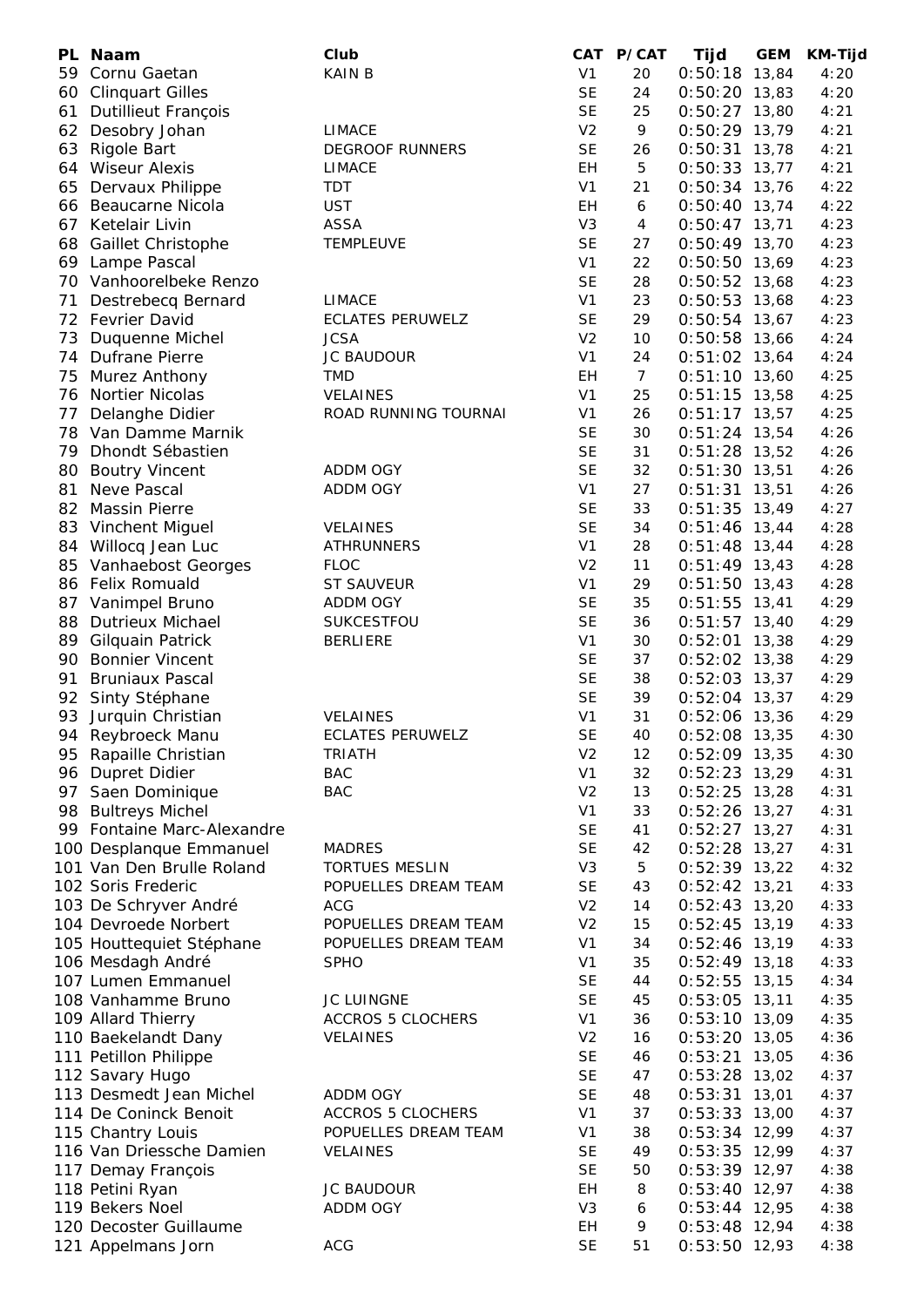| PL Naam                    | Club                     |                | CAT P/CAT       | Tijd            | <b>GEM</b> | <b>KM-Tijd</b> |
|----------------------------|--------------------------|----------------|-----------------|-----------------|------------|----------------|
| 122 Bartz Laurence         | <b>SPHO</b>              | A <sub>1</sub> | $\overline{2}$  | 0:53:51         | 12,92      | 4:39           |
| 123 Lepoutre Laurent       |                          | <b>SE</b>      | 52              | $0:53:52$ 12,92 |            | 4:39           |
| 124 Strumelle Jean Michel  | <b>TORTUES MESLIN</b>    | V <sub>2</sub> | 17              | $0:53:53$ 12,92 |            | 4:39           |
| 125 Flamme Jean Michel     | <b>JCSA</b>              | V <sub>2</sub> | 18              | $0:53:55$ 12,91 |            | 4:39           |
| 126 Duflot Gregory         |                          | <b>SE</b>      | 53              | $0:53:57$ 12,90 |            | 4:39           |
| 127 Beghin Jean Francois   | POPUELLES DREAM TEAM     | <b>SE</b>      | 54              | $0:54:02$ 12,88 |            | 4:39           |
| 128 Cornu Samuel           | <b>JUPITEAM</b>          | <b>SE</b>      | 55              | $0:54:04$ 12,87 |            | 4:40           |
| 129 Detournay Ale          |                          | V <sub>1</sub> | 39              | $0:54:11$ 12,85 |            | 4:40           |
| 130 Depauw Emmanuel        | <b>CAP TEAM</b>          | V <sub>1</sub> | 40              | $0:54:13$ 12,84 |            | 4:40           |
| 131 Lefebvre Nicolas       | <b>TEMPLEUVE</b>         | V <sub>1</sub> | 41              | $0:54:17$ 12,82 |            | 4:41           |
| 132 Samain Pascal          | <b>TRIATH</b>            | V <sub>1</sub> | 42              | $0:54:18$ 12,82 |            | 4:41           |
| 133 Haans Monique          | LOOPGROEP MAANDAGAVOND   | A <sub>2</sub> | $\mathbf{1}$    | $0:54:19$ 12,81 |            | 4:41           |
| 134 Defoort Loïc           | SUKCESTFOU               | <b>SE</b>      | 56              | $0:54:21$ 12,81 |            | 4:41           |
| 135 Nyssen Alain           | <b>BAC</b>               | V <sub>1</sub> | 43              | $0:54:28$ 12,78 |            | 4:42           |
| 136 Bernard Gwennael       |                          | <b>SE</b>      | 57              | $0:54:32$ 12,76 |            | 4:42           |
| 137 Malengreaux Fabrice    |                          | V <sub>1</sub> | 44              | $0:54:39$ 12,74 |            | 4:43           |
| 138 Deside Kévin           | PUFF PUFF                | <b>SE</b>      | 58              | $0:54:40$ 12,73 |            | 4:43           |
| 139 Dubois Thierry         | <b>HERINNES</b>          | V <sub>1</sub> | 45              | $0:54:43$ 12,72 |            | 4:43           |
| 140 Van Lancker Freddy     | SPIRIDON                 | V <sub>3</sub> | $7\overline{ }$ | $0:54:46$ 12,71 |            | 4:43           |
| 141 Chenut Olivier         | <b>COACH RUNNING</b>     | V <sub>1</sub> | 46              | $0:54:47$ 12,70 |            | 4:43           |
| 142 Chenut Sebastien       |                          | V <sub>1</sub> | 47              | $0:54:48$ 12,70 |            | 4:43           |
| 143 Mesplomb Jean-Luc      | <b>COACH RUNNING</b>     | V <sub>1</sub> | 48              | $0:54:49$ 12,70 |            | 4:44           |
| 144 Decuyper Gauthier      | <b>COACH RUNNING</b>     | <b>SE</b>      | 59              | $0:54:50$ 12,69 |            | 4:44           |
| 145 Melchior Jean Romain   | POPUELLES DREAM TEAM     | <b>SE</b>      | 60              | $0:54:51$ 12,69 |            | 4:44           |
| 146 Masai Christian        | <b>KAIN B</b>            | V <sub>2</sub> | 19              | $0:54:52$ 12,69 |            | 4:44           |
| 147 Delhuvenne Rene        |                          | V <sub>2</sub> | 20              | $0:54:53$ 12,68 |            | 4:44           |
| 148 Grammens Vincent       | <b>ACCROS 5 CLOCHERS</b> | <b>SE</b>      | 61              | $0:54:54$ 12,68 |            | 4:44           |
| 149 Van Malleghem Ariane   | <b>KAIN B</b>            | A2             | 2               | $0:54:55$ 12,67 |            | 4:44           |
| 150 Kromoska Mathieu       | MMM                      | <b>SE</b>      | 62              | $0:55:06$ 12,63 |            | 4:45           |
| 151 Nis Daniel             | <b>JC BAUDOUR</b>        | V <sub>2</sub> | 21              | $0:55:08$ 12,62 |            | 4:45           |
| 152 Nigaut Jean Pierre     | <b>SPIBO</b>             | V <sub>3</sub> | 8               | $0:55:09$ 12,62 |            | 4:45           |
| 153 Poot Laurent           |                          | V <sub>1</sub> | 49              | $0:55:14$ 12,60 |            | 4:46           |
| 154 Vekeman Bernadette     | AXA                      | A <sub>3</sub> | $\mathbf{1}$    | $0:55:19$ 12,58 |            | 4:46           |
| 155 Leconte Simon          | ENFER DES COLLINES       | <b>SE</b>      | 63              | $0:55:21$ 12,57 |            | 4:46           |
| 156 Chevalier Claude       | VELAINES                 | V <sub>3</sub> | 9               | $0:55:22$ 12,57 |            | 4:46           |
| 157 Klorek Fabrice         | VELAINES                 | V <sub>1</sub> | 50              | $0:55:24$ 12,56 |            | 4:47           |
| 158 Lupica Fabio           |                          | V <sub>1</sub> | 51              | $0:55:27$ 12,55 |            | 4:47           |
| 159 Laurent Jean-Luc       |                          | V <sub>1</sub> | 52              | $0:55:28$ 12,55 |            | 4:47           |
| 160 Detournay Jean Bernard |                          | V <sub>1</sub> | 53              | $0:55:31$ 12,54 |            | 4:47           |
| 161 Reybroeck Alexandre    | PUFF PUFF                | <b>SE</b>      | 64              | $0:55:32$ 12,53 |            | 4:47           |
| 162 Bourgi Patrick         | BASE3                    | V <sub>1</sub> | 54              | $0:55:39$ 12,51 |            | 4:48           |
| 163 Werrebrouck Blaise     | MANHATTAN                | V <sub>1</sub> | 55              | $0:55:40$ 12,50 |            | 4:48           |
| 164 Flameng Laurent        | <b>FLOBECQ</b>           | <b>SE</b>      | 65              | $0:55:43$ 12,49 |            | 4:48           |
| 165 Mahee Marc             | <b>FLOBECQ</b>           | V <sub>2</sub> | 22              | $0:55:44$ 12,49 |            | 4:48           |
| 166 Van Der Linden Mieke   |                          | A <sub>3</sub> | $\overline{2}$  | $0:55:46$ 12,48 |            | 4:48           |
| 167 Audoor Alain           | <b>VELAINES</b>          | V <sub>2</sub> | 23              | $0:55:47$ 12,48 |            | 4:49           |
| 168 Dewulf Gregory         |                          | V <sub>1</sub> | 56              | $0:55:49$ 12,47 |            | 4:49           |
| 169 Vantomme Axel          | <b>DAPALO</b>            | V <sub>1</sub> | 57              | $0:55:52$ 12,46 |            | 4:49           |
| 170 Petini Maurizio        |                          | V <sub>2</sub> | 24              | $0:55:53$ 12,45 |            | 4:49           |
| 171 Labie Yves             | <b>JC BRAKEL</b>         | V <sub>1</sub> | 58              | $0:55:54$ 12,45 |            | 4:49           |
| 172 Van Nerom Eddy         | ANDERLECHT               | V <sub>1</sub> | 59              | $0:56:00$ 12,43 |            | 4:50           |
| 173 De Bock Anneleen       | JOGGING CLUB BRAKEL      | DA             | $\mathbf{1}$    | $0:56:01$ 12,42 |            | 4:50           |
| 174 Nobilio Ludovic        | OLYMPIC BLAUGIES JOGGING | <b>SE</b>      | 66              | $0:56:02$ 12,42 |            | 4:50           |
| 175 Van Lierde Lisbeth     | <b>ACG</b>               | A1             | 3               | $0:56:03$ 12,42 |            | 4:50           |
| 176 Collie Marie-Jo        | VELAINES                 | A <sub>3</sub> | 3               | $0:56:22$ 12,35 |            | 4:52           |
| 177 Verbrigghe Luc         |                          | V <sub>2</sub> | 25              | $0:56:23$ 12,34 |            | 4:52           |
| 178 Deweerdt Pascal        | <b>MDB</b>               | V <sub>1</sub> | 60              | $0:56:28$ 12,33 |            | 4:52           |
| 179 Flament Eddy Rene      |                          | V <sub>1</sub> | 61              | $0:56:29$ 12,32 |            | 4:52           |
| 180 Pollet Stéphane        | <b>ACCROS 5 CLOCHERS</b> | <b>SE</b>      | 67              | $0:56:38$ 12,29 |            | 4:53           |
| 181 Grivet Dominique       | VELAINES                 | <b>SE</b>      | 68              | $0:56:41$ 12,28 |            | 4:53           |
| 182 Roty Michel            | <b>KAIN B</b>            | V <sub>3</sub> | 10              | $0:56:42$ 12,28 |            | 4:53           |
| 183 Bogemans Sébastien     | <b>KAIN B</b>            | <b>SE</b>      | 69              | $0:56:44$ 12,27 |            | 4:53           |
| 184 Carpentier Séverine    | <b>SPHO</b>              | A1             | 4               | $0:56:45$ 12,26 |            | 4:54           |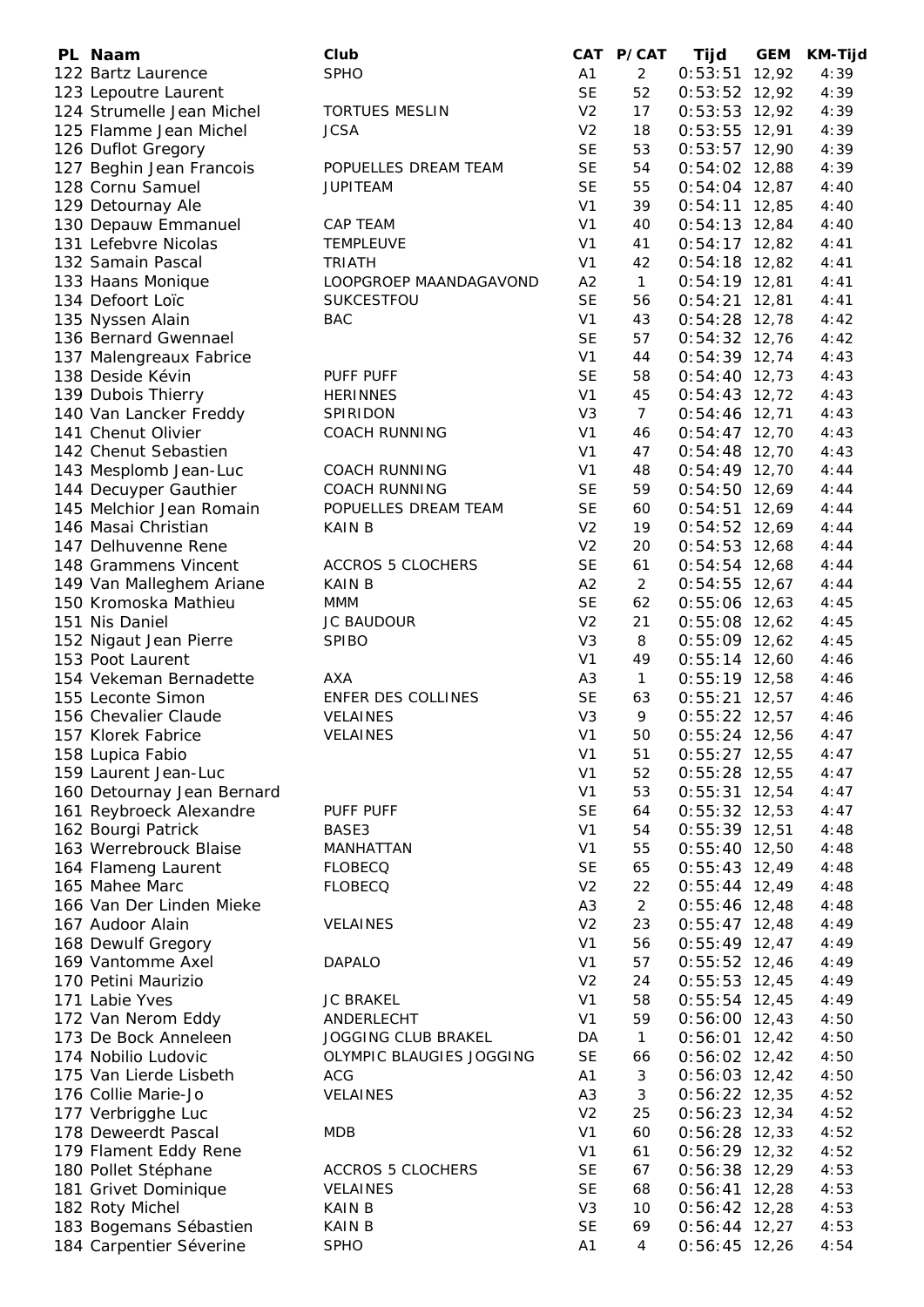| PL Naam                     | Club                     |                | CAT P/CAT | Tijd            | <b>GEM</b> | <b>KM-Tijd</b> |
|-----------------------------|--------------------------|----------------|-----------|-----------------|------------|----------------|
| 185 De Craene Jean Philippe |                          | <b>SE</b>      | 70        | $0:56:46$ 12,26 |            | 4:54           |
| 186 Houfflain Raphaël       | PUFF PUFF                | <b>SE</b>      | 71        | $0:56:47$ 12,26 |            | 4:54           |
| 187 Beerens Jan             | ROADJOGGERS HAALTERT     | V <sub>2</sub> | 26        | $0:56:50$ 12,25 |            | 4:54           |
| 188 Dubrulle Marc           |                          | V <sub>2</sub> | 27        | $0:56:53$ 12,24 |            | 4:54           |
| 189 Fouquette Sebastien     | ADDM OGY                 | V <sub>1</sub> | 62        | $0:57:01$ 12,21 |            | 4:55           |
| 190 Tesson Yves             |                          | V <sub>1</sub> | 63        | $0:57:02$ 12,20 |            | 4:55           |
| 191 Dekoster Philippe       |                          | V <sub>2</sub> | 28        | $0:57:06$ 12,19 |            | 4:55           |
| 192 Vandaele Cyprien        | AMIS DU MARDI            | V <sub>1</sub> | 64        | $0:57:10$ 12,17 |            | 4:56           |
| 193 Declercq Benoit         | AMIS DU MARDI            | <b>SE</b>      | 72        | $0:57:11$ 12,17 |            | 4:56           |
| 194 Beghin Philippe         | POPUELLES DREAM TEAM     | <b>SE</b>      | 73        | $0:57:15$ 12,16 |            | 4:56           |
| 195 Sartorius Olivier       |                          | <b>SE</b>      | 74        | $0:57:19$ 12,14 |            | 4:56           |
| 196 Finet Sébastien         |                          | <b>SE</b>      | 75        | $0:57:23$ 12,13 |            | 4:57           |
| 197 Brismee Michel          | <b>PIPAIX</b>            | V <sub>3</sub> | 11        | $0:57:27$ 12,11 |            | 4:57           |
| 198 Grell Georg             | <b>B BETES DE COURSE</b> | V <sub>2</sub> | 29        | $0:57:28$ 12,11 |            | 4:57           |
| 199 Geens Renaud            |                          | <b>SE</b>      | 76        | $0:57:29$ 12,11 |            | 4:57           |
| 200 Jouret Julien           |                          | <b>SE</b>      | 77        | $0:57:30$ 12,10 |            | 4:57           |
| 201 Matthys Pascal          |                          | <b>SE</b>      | 78        | $0:57:31$ 12,10 |            | 4:58           |
| 202 Longeval Jan            | <b>DEGROOF RUNNERS</b>   | V <sub>1</sub> | 65        | $0:57:32$ 12,10 |            | 4:58           |
| 203 Wielemans Daniel        | <b>B BETES DE COURSE</b> | V <sub>1</sub> | 66        | $0:57:33$ 12,09 |            | 4:58           |
| 204 Schoorens Bruno         | <b>COACH RUNNING</b>     | V <sub>2</sub> | 30        | $0:57:34$ 12,09 |            | 4:58           |
| 205 Bataille Claude         | <b>COACH RUNNING</b>     | V <sub>3</sub> | 12        | $0:57:36$ 12,08 |            | 4:58           |
| 206 Bonchoux Jean-Thomas    |                          | <b>SE</b>      | 79        | $0:57:43$ 12,06 |            | 4:59           |
| 207 Blareau Eric            |                          | V <sub>2</sub> | 31        | $0:57:46$ 12,05 |            | 4:59           |
| 208 Verpeut Valentin        |                          | <b>SE</b>      | 80        | $0:57:48$ 12,04 |            | 4:59           |
| 209 Delcambre Philippe      | <b>B BETES DE COURSE</b> | V <sub>1</sub> | 67        | $0:57:49$ 12,04 |            | 4:59           |
| 210 Delcambre Cyril         | <b>B BETES DE COURSE</b> | EH             | 10        | $0:57:50$ 12,03 |            | 4:59           |
| 211 Schipperen Luuk         | LOOPGROEP MAANDAGAVOND   | V <sub>2</sub> | 32        | $0:57:52$ 12,03 |            | 4:59           |
| 212 Vandenbulcke Francis    | <b>MMM</b>               | V <sub>2</sub> | 33        | $0:57:53$ 12,02 |            | 4:59           |
| 213 Pawlowski Jean-Patrick  | <b>ECLATES PERUWELZ</b>  | V <sub>2</sub> | 34        | $0:57:54$ 12,02 |            | 4:59           |
| 214 Vivier Michaël          | <b>TRIGT</b>             | <b>SE</b>      | 81        | $0:58:00$ 12,00 |            | 5:00           |
| 215 Henrard Eric            |                          | V <sub>1</sub> | 68        | $0:58:01$ 12,00 |            | 5:00           |
| 216 Cuvelier Francis        | <b>VELAINES</b>          | V <sub>2</sub> | 35        | $0:58:12$ 11,96 |            | 5:01           |
| 217 De Coninck Hubert       | CAP TEAM                 | V <sub>1</sub> | 69        | $0:58:14$ 11,95 |            | 5:01           |
| 218 Rosier David            |                          | <b>SE</b>      | 82        | 0:58:22 11,92   |            | 5:02           |
| 219 Charmant Franky         |                          | V <sub>1</sub> | 70        | $0:58:24$ 11,92 |            | 5:02           |
| 220 Fourmarier Rony         |                          | <b>SE</b>      | 83        | $0:58:25$ 11,91 |            | 5:02           |
| 221 Ramu Annick             | <b>KAIN B</b>            | A <sub>2</sub> | 3         | $0:58:28$ 11,90 |            | 5:02           |
| 222 Lamarche Bertrand       | <b>ACCROS 5 CLOCHERS</b> | V <sub>1</sub> | 71        | $0:58:33$ 11,89 |            | 5:03           |
| 223 Backx Jerome            | <b>MADRES</b>            | <b>SE</b>      | 84        | $0:58:37$ 11,87 |            | 5:03           |
| 224 Dubois Christian        |                          | V <sub>2</sub> | 36        | 0:58:41         | 11,86      | 5:04           |
| 225 Naessens Jos            |                          | V <sub>2</sub> | 37        | 0:58:51         | 11,83      | 5:04           |
| 226 Vantrimpont Damien      |                          | <b>SE</b>      | 85        | $0:58:58$ 11,80 |            | 5:05           |
| 227 Henneuse Judith         | <b>HERINNES</b>          | A <sub>1</sub> | 5         | $0:59:05$ 11,78 |            | 5:06           |
| 228 Lacroix Clement         | LES BOUQUETINS           | <b>SE</b>      | 86        | 0:59:09 11,77   |            | 5:06           |
| 229 Samhin Anthony          |                          | V <sub>1</sub> | 72        | $0:59:10$ 11,76 |            | 5:06           |
| 230 Delesie Jan             | <b>KKS</b>               | V <sub>3</sub> | 13        | $0:59:13$ 11,75 |            | 5:06           |
| 231 Balcaen Philippe        | <b>POOOT</b>             | V <sub>2</sub> | 38        | $0:59:17$ 11,74 |            | 5:07           |
| 232 Castagna Mario          | <b>ACG</b>               | V <sub>3</sub> | 14        | $0:59:22$ 11,72 |            | 5:07           |
| 233 Deboever Bernard        |                          | V <sub>1</sub> | 73        | $0:59:24$ 11,72 |            | 5:07           |
| 234 Deboever Guillaume      |                          | EН             | 11        | $0:59:26$ 11,71 |            | 5:07           |
| 235 Vella Adrien            |                          | EH             | 12        | $0:59:31$ 11,69 |            | 5:08           |
| 236 Chavatte Roger          | <b>ACG</b>               | V <sub>3</sub> | 15        | 0:59:32 11,69   |            | 5:08           |
| 237 Vella Arnaud            |                          | EH             | 13        | $0:59:33$ 11,69 |            | 5:08           |
| 238 Deblocq Pascal          | <b>PRFM</b>              | V <sub>1</sub> | 74        | $0:59:34$ 11,68 |            | 5:08           |
| 239 Deveux Stephane         |                          | <b>SE</b>      | 87        | $0:59:35$ 11,68 |            | 5:08           |
| 240 Henry Mathieu           | <b>HERINNES</b>          | <b>SE</b>      | 88        | $0:59:39$ 11,67 |            | 5:09           |
| 241 De Mesmaeker Nicolas    | <b>BOXE</b>              | EH             | 14        | $0:59:40$ 11,66 |            | 5:09           |
| 242 Lucas Philippe          | TEMPLEUVE                | V <sub>2</sub> | 39        | $0:59:50$ 11,63 |            | 5:09           |
| 243 Colin Geoffrey          | <b>PRFM</b>              | <b>SE</b>      | 89        | $0:59:51$ 11,63 |            | 5:10           |
| 244 Charles Stéphane        | <b>HERINNES</b>          | <b>SE</b>      | 90        | $0:59:56$ 11,61 |            | 5:10           |
| 245 Longepee Philippe       |                          | V <sub>2</sub> | 40        | $0:59:57$ 11,61 |            | 5:10           |
| 246 Dereux Francis          | <b>BERLIERE</b>          | V <sub>3</sub> | 16        | 1:00:01 11,60   |            | 5:10           |
| 247 Deroux Francis          | ADDM OGY                 | V <sub>2</sub> | 41        | 1:00:03 11,59   |            | 5:11           |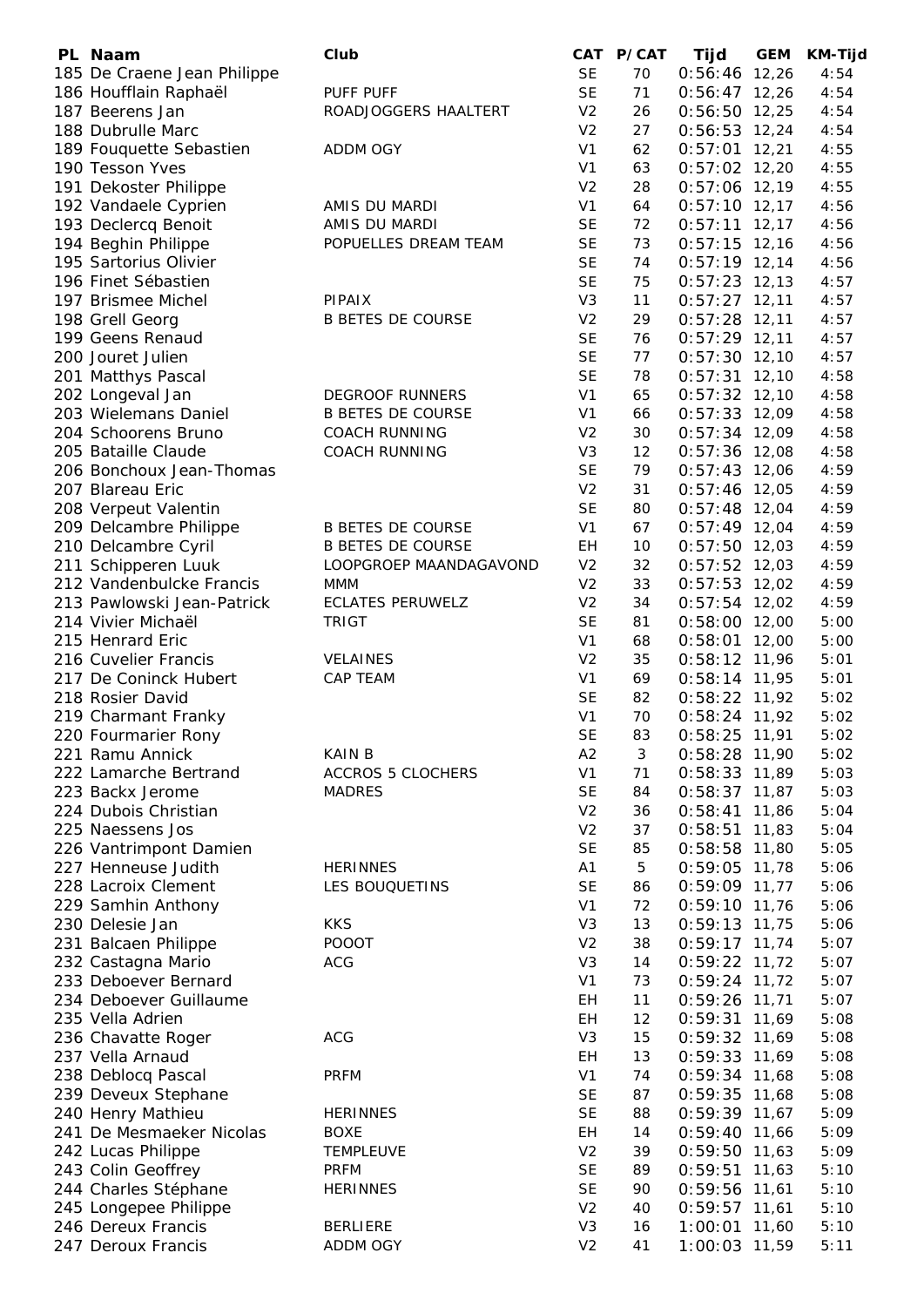| PL Naam                                 | Club                    |                | CAT P/CAT      | Tijd            | <b>GEM</b> | KM-Tijd |
|-----------------------------------------|-------------------------|----------------|----------------|-----------------|------------|---------|
| 248 Clause John John                    |                         | <b>SE</b>      | 91             | 1:00:04 11,59   |            | 5:11    |
| 249 Lochenie Didier                     | <b>JCSA</b>             | V <sub>1</sub> | 75             | $1:00:08$ 11,57 |            | 5:11    |
| 250 Dogot Bernard                       | ADJ                     | V <sub>2</sub> | 42             | 1:00:09 11,57   |            | 5:11    |
| 251 Schoppe Anita                       | <b>AXA</b>              | A <sub>3</sub> | 4              | 1:00:11 11,56   |            | 5:11    |
| 252 Sange Dominique                     | CARSAT                  | V <sub>1</sub> | 76             | $1:00:12$ 11,56 |            | 5:11    |
| 253 Lebain Alain                        | <b>VELAINES</b>         | V <sub>2</sub> | 43             | 1:00:16 11,55   |            | 5:12    |
| 254 Kargar Samani Navid                 | CAP TEAM                | EH             | 15             | $1:00:17$ 11,55 |            | 5:12    |
|                                         | <b>KAIN B</b>           | V <sub>2</sub> | 44             | $1:00:18$ 11,54 |            | 5:12    |
| 255 Verdy Jacques<br>256 Fuccio Patrick | <b>SPHO</b>             | V <sub>2</sub> | 45             |                 |            | 5:12    |
|                                         |                         |                |                | 1:00:19 11,54   |            |         |
| 257 Kargar Samani Khalil                | CAP TEAM                | V <sub>2</sub> | 46             | 1:00:22 11,53   |            | 5:12    |
| 258 Beaucarne Luc                       |                         | V <sub>1</sub> | 77             | 1:00:25 11,52   |            | 5:13    |
| 259 Bulcaen Anne Mie                    | <b>KTDC</b>             | A <sub>1</sub> | 6              | 1:00:26 11,52   |            | 5:13    |
| 260 Prive Alain                         | TRI GT                  | V <sub>1</sub> | 78             | $1:00:27$ 11,51 |            | 5:13    |
| 261 Verbeure Jonathan                   |                         | <b>SE</b>      | 92             | 1:00:28 11,51   |            | 5:13    |
| 262 Decornet Xavier                     | <b>KAIN B</b>           | V <sub>1</sub> | 79             | 1:00:32 11,50   |            | 5:13    |
| 263 Dervaux Arnaud                      | <b>PIPAIX</b>           | <b>SE</b>      | 93             | 1:00:36 11,49   |            | 5:13    |
| 264 Van Laere Frank                     | LOOPGROEP MAANDAGAVOND  | V <sub>2</sub> | 47             | $1:00:42$ 11,47 |            | 5:14    |
| 265 Bataille Gregory                    | <b>VELAINES</b>         | <b>SE</b>      | 94             | $1:00:43$ 11,46 |            | 5:14    |
| 266 Hautecoeur Laurent                  | LBBH GROUP              | V1             | 80             | $1:00:52$ 11,43 |            | 5:15    |
| 267 Feuillet Johan                      | TRI ATH LON             | V <sub>1</sub> | 81             | $1:00:54$ 11,43 |            | 5:15    |
| 268 Haelters Bruno                      |                         | V <sub>1</sub> | 82             | $1:00:57$ 11,42 |            | 5:15    |
| 269 Depauw Marc                         |                         | V <sub>1</sub> | 83             | $1:01:00$ 11,41 |            | 5:16    |
| 270 Guysens Francis                     | <b>CRAZY WHEELS</b>     | V <sub>3</sub> | 17             | $1:01:12$ 11,37 |            | 5:17    |
| 271 Moutoy Frederic                     | <b>LIMACE</b>           | V <sub>1</sub> | 84             | $1:01:13$ 11,37 |            | 5:17    |
| 272 Meurisse Cedric                     |                         | <b>SE</b>      | 95             | $1:01:18$ 11,35 |            | 5:17    |
|                                         |                         |                |                |                 |            |         |
| 273 Marquant Nicolas                    |                         | <b>SE</b>      | 96             | $1:01:19$ 11,35 |            | 5:17    |
| 274 Couwenberg Herman                   | LOOPGROEP MAANDAGAVOND  | V <sub>2</sub> | 48             | $1:01:21$ 11,34 |            | 5:17    |
| 275 Bearez Jean                         | <b>LIMACE</b>           | <b>SE</b>      | 97             | $1:01:23$ 11,34 |            | 5:18    |
| 276 Meuris Philippe                     | KAIN B                  | V <sub>2</sub> | 49             | $1:01:28$ 11,32 |            | 5:18    |
| 277 Dubois Philippe                     | <b>HAC</b>              | V <sub>2</sub> | 50             | $1:01:35$ 11,30 |            | 5:19    |
| 278 Balcaen Antoine                     | <b>POOOT</b>            | EH             | 16             | $1:01:41$ 11,28 |            | 5:19    |
| 279 Bienfait Sébastien                  |                         | <b>SE</b>      | 98             | 1:01:50 11,26   |            | 5:20    |
| 280 Michiels Philippe                   | <b>BERLIERE</b>         | V <sub>2</sub> | 51             | $1:01:52$ 11,25 |            | 5:20    |
| 281 Malghem Christophe                  |                         | V <sub>1</sub> | 85             | $1:01:55$ 11,24 |            | 5:20    |
| 282 Desmyter Sandrine                   |                         | DA             | $\overline{2}$ | 1:01:56 11,24   |            | 5:20    |
| 283 Maenhout Rudi                       | LESDAIN D LA MER        | V <sub>1</sub> | 86             | 1:01:58 11,23   |            | 5:21    |
| 284 Roussel Jean Francois               |                         | V <sub>1</sub> | 87             | 1:02:01 11,22   |            | 5:21    |
| 285 Moioli Luigi                        | <b>MADRES</b>           | <b>SE</b>      | 99             | 1:02:05 11,21   |            | 5:21    |
| 286 Luchtens Michel                     |                         | V <sub>1</sub> | 88             | 1:02:06 11,21   |            | 5:21    |
| 287 Cuignez Philippe                    |                         | V <sub>2</sub> | 52             | 1:02:07 11,20   |            | 5:21    |
| 288 Brou Xavier                         | <b>LIMACE</b>           | V <sub>2</sub> | 53             | 1:02:08 11,20   |            | 5:21    |
|                                         | <b>PIPAIX</b>           | V <sub>1</sub> | 89             |                 |            | 5:22    |
| 289 Dervaux Jean-Michel                 |                         |                |                | 1:02:10 11,20   |            |         |
| 290 Marquant François                   |                         | <b>SE</b>      | 100            | $1:02:11$ 11,19 |            | 5:22    |
| 291 Deboever Estelle                    |                         | DA             | 3              | $1:02:13$ 11,19 |            | 5:22    |
| 292 Devos Sebastien                     | <b>KAIN B</b>           | <b>SE</b>      | 101            | $1:02:14$ 11,18 |            | 5:22    |
| 293 Lienard Christophe                  | <b>ECLATES PERUWELZ</b> | <b>SE</b>      | 102            | $1:02:15$ 11,18 |            | 5:22    |
| 294 Meurisse Jean                       | <b>SPHO</b>             | V <sub>2</sub> | 54             | $1:02:23$ 11,16 |            | 5:23    |
| 295 Parys Walter                        |                         | V <sub>3</sub> | 18             | $1:02:27$ 11,14 |            | 5:23    |
| 296 Devos Christian                     | ECLA LANDAS             | V <sub>2</sub> | 55             | $1:02:32$ 11,13 |            | 5:23    |
| 297 Bot Jean Luc                        | <b>ECLA</b>             | V <sub>2</sub> | 56             | $1:02:33$ 11,13 |            | 5:24    |
| 298 Verhaeghe Virginie                  |                         | A1             | 7              | $1:02:41$ 11,10 |            | 5:24    |
| 299 Platteau Olivier                    | ADDM OGY                | V <sub>1</sub> | 90             | $1:02:44$ 11,09 |            | 5:24    |
| 300 Devos Christine                     | <b>VELAINES</b>         | A <sub>2</sub> | 4              | $1:02:49$ 11,08 |            | 5:25    |
| 301 Monte Jean                          | <b>VELAINES</b>         | V <sub>2</sub> | 57             | $1:02:51$ 11,07 |            | 5:25    |
| 302 Van De Velde Hans                   |                         | V <sub>1</sub> | 91             | 1:03:03 11,04   |            | 5:26    |
| 303 Lebrun Frederic                     | <b>DEGROOF RUNNERS</b>  | <b>SE</b>      | 103            | $1:03:12$ 11,01 |            | 5:27    |
| 304 Bultot Jean Marie                   | <b>MAHYMOBILE</b>       | V <sub>3</sub> | 19             | 1:03:18 11,00   |            | 5:27    |
|                                         | <b>BAC</b>              |                |                |                 |            |         |
| 305 Meurist Joel                        |                         | V <sub>1</sub> | 92             | $1:03:24$ 10,98 |            | 5:28    |
| 306 Werrebrouck Mahaut                  | <b>VELAINES</b>         | A1             | 8              | 1:03:30 10,96   |            | 5:28    |
| 307 Deconinck Christian                 | <b>KAIN B</b>           | V <sub>2</sub> | 58             | $1:03:31$ 10,96 |            | 5:29    |
| 308 Himpens Martine                     | <b>FLOBECQ</b>          | A2             | 5              | $1:03:32$ 10,95 |            | 5:29    |
| 309 Verbanck Josiane                    | JC ERWETEGEM            | A <sub>3</sub> | 5              | $1:03:41$ 10,93 |            | 5:29    |
| 310 Desmyter Séverine                   |                         | A <sub>1</sub> | 9              | 1:03:46 10,91   |            | 5:30    |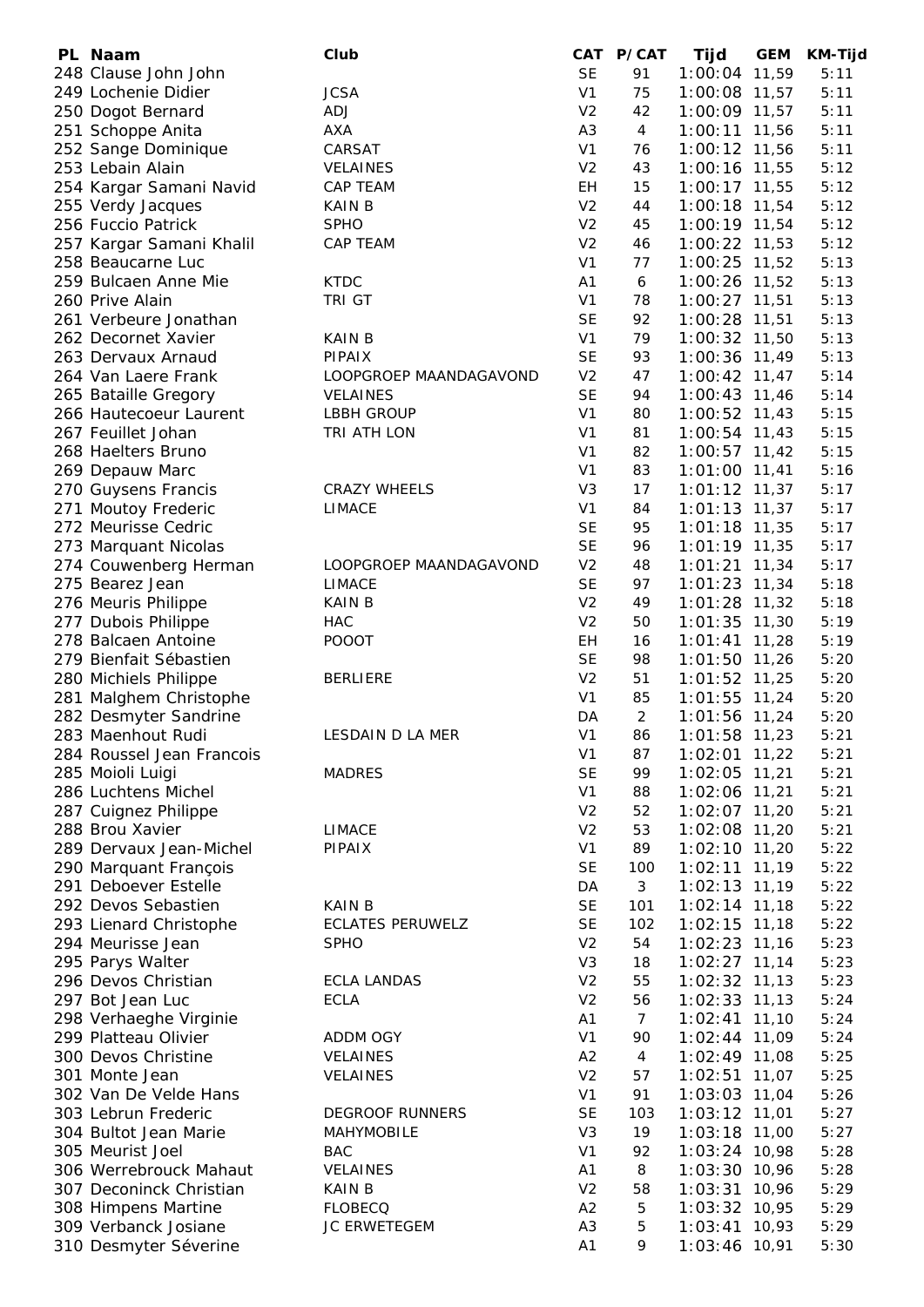| PL Naam                      | Club                     |                | CAT P/CAT      | Tijd            | <b>GEM</b> | KM-Tijd |
|------------------------------|--------------------------|----------------|----------------|-----------------|------------|---------|
| 311 Depireux Colette         | <b>TORTUES MESLIN</b>    | A <sub>2</sub> | 6              | 1:03:48         | 10,91      | 5:30    |
| 312 Grulois Joseph           | <b>JCSA</b>              | V <sub>3</sub> | 20             | 1:03:51 10,90   |            | 5:30    |
| 313 Vieira Ramos Alexandre   |                          | <b>SE</b>      | 104            | 1:03:52 10,90   |            | 5:30    |
| 314 Dumortier Marie          | SUKCESTFOU               | DA             | $\overline{4}$ | 1:03:58 10,88   |            | 5:31    |
| 315 Potar Sylvia             | SUKCESTFOU               | A1             | 10             | 1:03:59 10,88   |            | 5:31    |
| 316 Legros David             | <b>LIMACE</b>            | <b>SE</b>      | 105            | 1:04:07 10,86   |            | 5:32    |
| 317 Vandaul Florian          |                          | <b>EH</b>      | 17             | 1:04:08 10,85   |            | 5:32    |
| 318 Hernou Marc              |                          | V <sub>2</sub> | 59             | 1:04:09 10,85   |            | 5:32    |
| 319 Vansteenbrugge Dominique | <b>HERINNES</b>          | A <sub>1</sub> | 11             | $1:04:13$ 10,84 |            | 5:32    |
| 320 Mauroy Frederic          | <b>SPHO</b>              | V <sub>1</sub> | 93             | $1:04:14$ 10,84 |            | 5:32    |
| 321 Merveille Jean-Jacques   |                          | V <sub>3</sub> | 21             | $1:04:17$ 10,83 |            | 5:32    |
| 322 Vanderstrichelen Laurent |                          | V <sub>1</sub> | 94             | $1:04:18$ 10,82 |            | 5:33    |
| 323 Delmarre Pierre          | <b>TEMPLEUVE</b>         | V <sub>2</sub> | 60             | 1:04:19 10,82   |            | 5:33    |
| 324 Wauquiez Bernard         | <b>BAC</b>               | V <sub>3</sub> | 22             | $1:04:23$ 10,81 |            | 5:33    |
| 325 Seynaeve Serge           | <b>MMM</b>               | V <sub>2</sub> | 61             | 1:04:26 10,80   |            | 5:33    |
| 326 Dewasme Alain            |                          | V <sub>3</sub> | 23             | $1:04:28$ 10,80 |            | 5:33    |
| 327 Marquant Thierry         | <b>HERINNES</b>          | V <sub>1</sub> | 95             | 1:04:38 10,77   |            | 5:34    |
| 328 Dufour Frédéric          | <b>TOURNAI GENERALE</b>  | <b>SE</b>      | 106            | 1:04:46 10,75   |            | 5:35    |
| 329 Christiaens Xavier       | <b>TOURNAI GENERALE</b>  | V <sub>1</sub> | 96             | $1:04:51$ 10,73 |            | 5:35    |
| 330 Platteau Emmanuel        | ET CHIEVRES              | V <sub>1</sub> | 97             | 1:04:56 10,72   |            | 5:36    |
| 331 Graf Wilhelm             |                          | V <sub>3</sub> | 24             | 1:05:00 10,71   |            | 5:36    |
| 332 Detemmerman Bruno        | VELAINES                 | V <sub>1</sub> | 98             | 1:05:06 10,69   |            | 5:37    |
| 333 Dogot Pierre             | <b>ADJ</b>               | V <sub>2</sub> | 62             | 1:05:07 10,69   |            | 5:37    |
| 334 Mestdagh Stéphane        |                          | <b>SE</b>      | 107            | 1:05:08 10,69   |            | 5:37    |
| 335 Kindekens Danny          |                          | V <sub>2</sub> | 63             | 1:05:10 10,68   |            | 5:37    |
| 336 Dufour Line              | VELAINES                 | A2             | $\overline{7}$ | $1:05:12$ 10,67 |            | 5:37    |
| 337 Cousse Christophe        | VELAINES                 | V <sub>1</sub> | 99             | $1:05:13$ 10,67 |            | 5:37    |
| 338 Duthy Mathieu            |                          | <b>SE</b>      | 108            | $1:05:14$ 10,67 |            | 5:37    |
| 339 Rzeznik Nicolas          | <b>DEGROOF RUNNERS</b>   | <b>SE</b>      | 109            | $1:05:15$ 10,67 |            | 5:37    |
| 340 Delrue Maxence           |                          | <b>SE</b>      | 110            | 1:05:16 10,66   |            | 5:38    |
| 341 Delacenserie Carine      |                          | A1             | 12             | 1:05:19 10,66   |            | 5:38    |
| 342 Denys Myriam             | <b>VELAINES</b>          | A1             | 13             | 1:05:20 10,65   |            | 5:38    |
| 343 Pennequin Sacha          | <b>SPHO</b>              | <b>SE</b>      | 111            | $1:05:27$ 10,63 |            | 5:39    |
| 344 Moreau Christophe        |                          | <b>SE</b>      | 112            | 1:05:32 10,62   |            | 5:39    |
| 345 Demitri Cosimo           | <b>TORTUES MESLIN</b>    | V <sub>2</sub> | 64             | $1:05:37$ 10,61 |            | 5:39    |
| 346 Tilleul Carine           | <b>BERLIERE</b>          | A1             | 14             | 1:05:39 10,60   |            | 5:40    |
| 347 Bertrand David           |                          | <b>SE</b>      | 113            | $1:05:40$ 10,60 |            | 5:40    |
| 348 De Munck Tanguy          | <b>TORTUES MESLIN</b>    | <b>SE</b>      | 114            | 1:05:42 10,59   |            | 5:40    |
| 349 Grulois Dimitri          |                          | <b>SE</b>      | 115            | $1:05:47$ 10,58 |            | 5:40    |
| 350 Duthy Andre              |                          | V <sub>1</sub> | 100            | 1:05:53 10,56   |            | 5:41    |
| 351 Fervaille Fabienne       | <b>PIPAIX</b>            | A2             | 8              | 1:05:54 10,56   |            | 5:41    |
| 352 Pluquet Marc             | RUS HERSEAUX             | V <sub>2</sub> | 65             | 1:06:05 10,53   |            | 5:42    |
| 353 Casse Henri              |                          | V <sub>1</sub> | 101            | 1:06:06 10,53   |            | 5:42    |
| 354 Carlier Jean Marie       | <b>JCSA</b>              | V <sub>2</sub> | 66             | 1:06:07 10,53   |            | 5:42    |
| 355 Musitelli Angèle         |                          | A1             | 15             | 1:06:08 10,52   |            | 5:42    |
| 356 Beck Jacques             | LESDAIN D LA MER         | V <sub>1</sub> | 102            | 1:06:09 10,52   |            | 5:42    |
| 357 Fatrez Marie             | <b>LIMACE</b>            | A1             | 16             | 1:06:10 10,52   |            | 5:42    |
| 358 Vannieuwenhuize Eric     | <b>LIMACE</b>            | V <sub>1</sub> | 103            | 1:06:11 10,52   |            | 5:42    |
| 359 Clerx Isabelle           | <b>SPHO</b>              | A2             | 9              | $1:06:12$ 10,51 |            | 5:42    |
| 360 Picron Olivier           | <b>SPHO</b>              | V <sub>1</sub> | 104            | 1:06:13 10,51   |            | 5:42    |
| 361 Maes Ronald              |                          | V <sub>2</sub> | 67             | 1:06:14 10,51   |            | 5:43    |
| 362 Simoens Tom              |                          | EН             | 18             | $1:06:21$ 10,49 |            | 5:43    |
| 363 Boucau William           | <b>RHO</b>               | V <sub>1</sub> | 105            | $1:06:23$ 10,48 |            | 5:43    |
| 364 Dumortier Jules          | <b>BAC</b>               | V4             | $\mathbf{1}$   | 1:06:24 10,48   |            | 5:43    |
| 365 Casier Ariane            | <b>SPHO</b>              | A <sub>3</sub> | 6              | $1:06:27$ 10,47 |            | 5:44    |
| 366 Dubuisson Patrick        | <b>BAC</b>               | V <sub>2</sub> | 68             | $1:06:30$ 10,47 |            | 5:44    |
| 367 Baudry Jean Pierre       | <b>KAIN B</b>            | V <sub>1</sub> | 106            | $1:06:32$ 10,46 |            | 5:44    |
| 368 Lust Eric                |                          | V <sub>1</sub> | 107            | $1:06:48$ 10,42 |            | 5:46    |
| 369 Velghe Stéphane          | <b>B BETES DE COURSE</b> | V <sub>2</sub> | 69             | 1:06:59 10,39   |            | 5:46    |
| 370 Bayart Christine         |                          | A2             | 10             | 1:07:00 10,39   |            | 5:47    |
| 371 Henry Bernard            |                          | V <sub>1</sub> | 108            | $1:07:01$ 10,39 |            | 5:47    |
| 372 Stevens Laurent          |                          | <b>SE</b>      | 116            | $1:07:02$ 10,38 |            | 5:47    |
| 373 Hacha Remi               | <b>CNDK</b>              | EH             | 19             | $1:07:10$ 10,36 |            | 5:47    |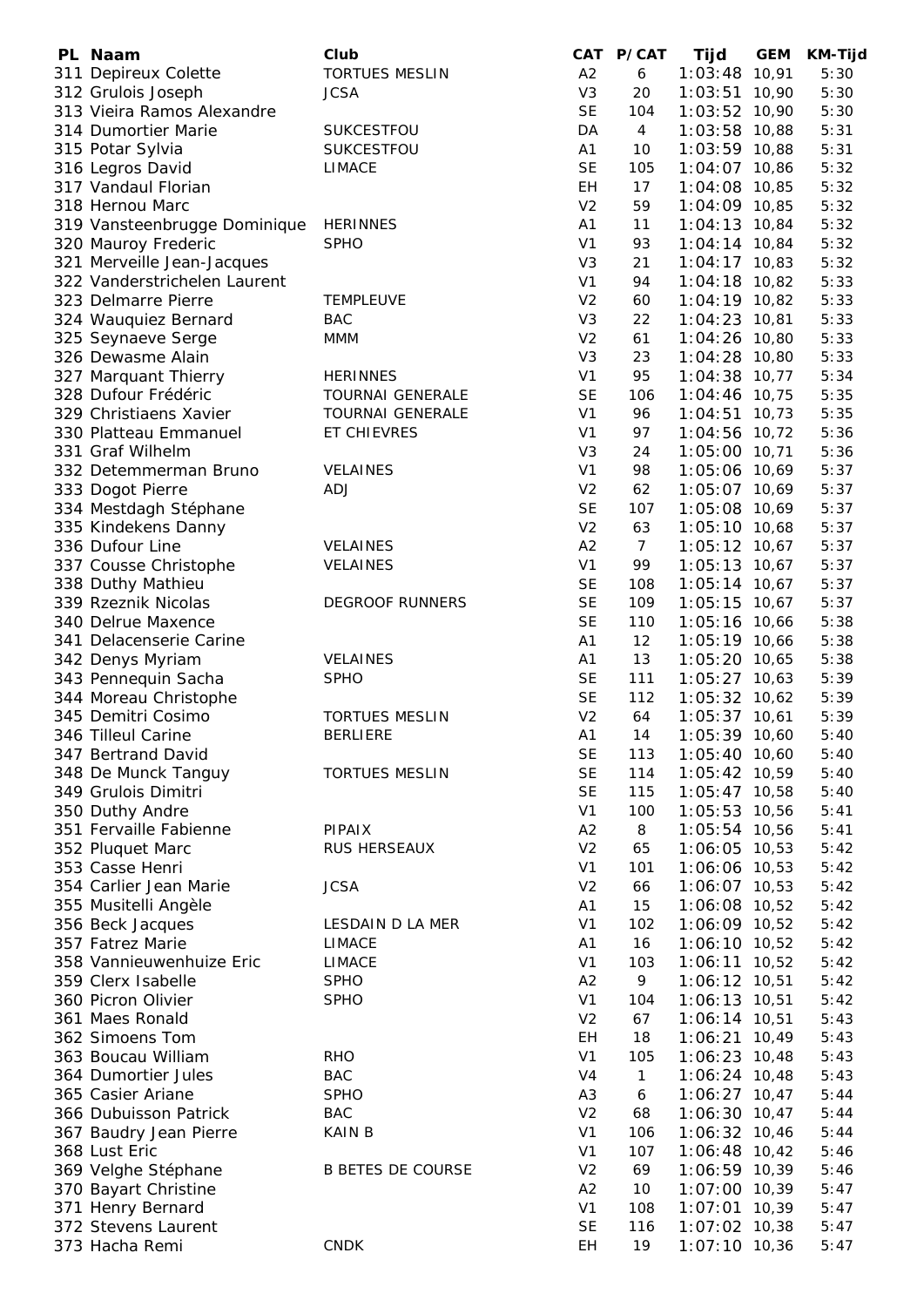| PL Naam                       | Club                   |                | CAT P/CAT       | Tijd            | <b>GEM</b> | <b>KM-Tijd</b> |
|-------------------------------|------------------------|----------------|-----------------|-----------------|------------|----------------|
| 374 Bernus Philippe           | <b>KAIN B</b>          | V <sub>2</sub> | 70              | $1:07:12$ 10,36 |            | 5:48           |
| 375 Derasse Maxime            |                        | <b>SE</b>      | 117             | $1:07:13$ 10,35 |            | 5:48           |
| 376 Dubois Yves               |                        | V <sub>2</sub> | 71              | $1:07:24$ 10,33 |            | 5:49           |
| 377 Waeren Burgh Luc          | <b>MMM</b>             | V3             | 25              | 1:07:39 10,29   |            | 5:50           |
| 378 Masquilier Sara           |                        | A1             | 17              | $1:07:41$ 10,28 |            | 5:50           |
|                               |                        | <b>SE</b>      | 118             | $1:07:44$ 10,28 |            | 5:50           |
| 379 Muyle Spiderman Corentin  | L OGYCIEL              |                |                 |                 |            |                |
| 380 Peutte Sylvie             | <b>VELAINES</b>        | A1             | 18              | $1:07:45$ 10,27 |            | 5:50           |
| 381 Jacobs Ton                | LOOPGROEP MAANDAGAVOND | V <sub>3</sub> | 26              | 1:07:52 10,26   |            | 5:51           |
| 382 Clinquart Jean Christophe | ROAD RUNNING TOURNAI   | <b>SE</b>      | 119             | $1:07:54$ 10,25 |            | 5:51           |
| 383 Cochez Jean Albert        | <b>KAIN B</b>          | V <sub>2</sub> | 72              | 1:07:58 10,24   |            | 5:52           |
| 384 Werbrouck Laurent         |                        | <b>SE</b>      | 120             | 1:08:02 10,23   |            | 5:52           |
| 385 Faux Julie                |                        | DA             | 5               | $1:08:04$ 10,23 |            | 5:52           |
| 386 Faux Daniel               |                        | V <sub>2</sub> | 73              | 1:08:05 10,22   |            | 5:52           |
| 387 De Vos Patrice            |                        | V <sub>2</sub> | 74              | 1:08:07 10,22   |            | 5:52           |
| 388 Briaux Frédéric           |                        | <b>SE</b>      | 121             | 1:08:29 10,16   |            | 5:54           |
| 389 Duquesnes Francoise       | <b>VELAINES</b>        | A2             | 11              | 1:08:30 10,16   |            | 5:54           |
| 390 Lecardonnel François      | <b>ALSTOM</b>          | <b>SE</b>      | 122             | 1:08:34 10,15   |            | 5:55           |
|                               |                        |                |                 |                 |            |                |
| 391 Malaterre Gilles          | NO MACADAM STAR        | V <sub>2</sub> | 75              | $1:08:35$ 10,15 |            | 5:55           |
| 392 Kouhou Hassan             | <b>JCSA</b>            | V <sub>2</sub> | 76              | $1:08:40$ 10,14 |            | 5:55           |
| 393 Laurent Alexandra         |                        | A1             | 19              | $1:08:53$ 10,10 |            | 5:56           |
| 394 Strobbe Yves              | <b>VELAINES</b>        | V <sub>2</sub> | 77              | 1:08:54 10,10   |            | 5:56           |
| 395 Dachy Jean Paul           | <b>KAIN B</b>          | V <sub>3</sub> | 27              | 1:09:02 10,08   |            | 5:57           |
| 396 Nollens Alain             | <b>MMM</b>             | V <sub>3</sub> | 28              | 1:09:09 10,07   |            | 5:58           |
| 397 Cousin Olivier            | SUKCESTFOU             | V <sub>1</sub> | 109             | $1:09:17$ 10,05 |            | 5:58           |
| 398 Mol Alain                 | SUKCESTFOU             | V <sub>2</sub> | 78              | 1:09:18 10,04   |            | 5:58           |
| 399 Dutilleul Anne Marie      | <b>VELAINES</b>        | A <sub>3</sub> | $7\overline{ }$ | 1:09:20 10,04   |            | 5:59           |
| 400 Neerdaels Guido           |                        | V <sub>1</sub> | 110             | $1:09:24$ 10,03 |            | 5:59           |
| 401 Widar Mary                |                        | DA             | 6               | 1:09:43         | 9,98       | 6:01           |
| 402 Widar Henri               | 24 HEURES D ATH        | V <sub>3</sub> | 29              | 1:09:44         | 9,98       | 6:01           |
|                               |                        |                |                 |                 |            |                |
| 403 Defoirdt Stefaan          |                        | V <sub>2</sub> | 79              | 1:09:46         | 9,98       | 6:01           |
| 404 Vandersanden Thierry      | <b>DEGROOF RUNNERS</b> | <b>SE</b>      | 123             | 1:09:47         | 9,97       | 6:01           |
| 405 Jaivenois Martine         |                        | A2             | 12              | $1:09:59$ 9,95  |            | 6:02           |
| 406 Guilluy Véronique         | <b>BERLIERE</b>        | A2             | 13              | 1:10:04         | 9,93       | 6:02           |
| 407 D Hulster Jean Pierre     | <b>FLOBECQ</b>         | V <sub>2</sub> | 80              | 1:10:05         | 9,93       | 6:02           |
| 408 Strubbe Olivier           | <b>PIPAIX</b>          | <b>SE</b>      | 124             | 1:10:11         | 9,92       | 6:03           |
| 409 Kondov Boris              |                        | <b>SE</b>      | 125             | 1:10:32         | 9,87       | 6:05           |
| 410 Demarbaix Marcel          |                        | V <sub>5</sub> | $\mathbf{1}$    | 1:10:40         | 9,85       | 6:06           |
| 411 Blommaert Isabelle        |                        | A <sub>1</sub> | 20              | 1:10:50         | 9,83       | 6:06           |
| 412 Lemoine Christelle        |                        | A2             | 14              | 1:11:01         | 9,80       | 6:07           |
| 413 Lemaire Estelle           | <b>ECLA</b>            | A2             | 15              | 1:11:20         | 9,76       | 6:09           |
| 414 Delem Emilie              | <b>TORTUES MESLIN</b>  | DA             | $\overline{7}$  | 1:11:22         | 9,75       | 6:09           |
| 415 Delem Benoit              | <b>TORTUES MESLIN</b>  | <b>SE</b>      | 126             | 1:11:23         | 9,75       | 6:09           |
|                               |                        | A <sub>1</sub> | 21              |                 |            | 6:11           |
| 416 Makelberge Carine         |                        |                |                 | 1:11:42         | 9,71       |                |
| 417 Kint Vanessa              |                        | A <sub>1</sub> | 22              | 1:11:44         | 9,70       | 6:11           |
| 418 Vandermeiren Geraldine    | PUFF PUFF              | DA             | 8               | 1:11:45         | 9,70       | 6:11           |
| 419 Montignie Jean Jacques    | <b>HERINNES</b>        | V <sub>1</sub> | 111             | 1:11:55         | 9,68       | 6:12           |
| 420 Cecchin Christophe        |                        | V <sub>1</sub> | 112             | 1:12:12         | 9,64       | 6:13           |
| 421 Devos Greet               |                        | A2             | 16              | 1:12:28         | 9,60       | 6:15           |
| 422 Hinkeltz Carine           |                        | A2             | 17              | 1:12:37         | 9,58       | 6:16           |
| 423 Van Bockstael Ann         | <b>JC BRAKEL</b>       | A2             | 18              | 1:12:40         | 9,58       | 6:16           |
| 424 De Clercq Ann             | <b>JC BRAKEL</b>       | A <sub>1</sub> | 23              | 1:12:41         | 9,58       | 6:16           |
| 425 Diepart Sarah             |                        | DA             | 9               | 1:12:50         | 9,56       | 6:17           |
| 426 Dervaux Thibaut           |                        | EH             | 20              | 1:12:51         | 9,55       | 6:17           |
| 427 Huaux Sylvie              |                        | A <sub>1</sub> | 24              | 1:12:54         | 9,55       | 6:17           |
| 428 Coppe Stéphane            | <b>USBW</b>            | V <sub>2</sub> | 81              | 1:13:00         | 9,53       | 6:18           |
| 429 Tan Cheng                 |                        | <b>SE</b>      | 127             | 1:13:01         | 9,53       | 6:18           |
|                               |                        |                |                 |                 |            |                |
| 430 Savoie Gregory            | <b>BACCHUS RUNNERS</b> | <b>SE</b>      | 128             | 1:13:02         | 9,53       | 6:18           |
| 431 Cuvelier Nathalie         | <b>TORTUES MESLIN</b>  | DA             | 10              | 1:13:19         | 9,49       | 6:19           |
| 432 Rosez Virginie            |                        | DA             | 11              | 1:13:28         | 9,47       | 6:20           |
| 433 Beirnaert Emmeline        |                        | DA             | 12              | 1:13:35         | 9,46       | 6:21           |
| 434 Roty Monique              | <b>KAIN B</b>          | A4             | 12              | 1:13:46         | 9,44       | 6:22           |
| 435 Dubart Jean Luc           | VELAINES               | V <sub>2</sub> | 82              | 1:13:50         | 9,43       | 6:22           |
| 436 Delcourt Vincent          |                        | V <sub>1</sub> | 113             | 1:13:54         | 9,42       | 6:22           |